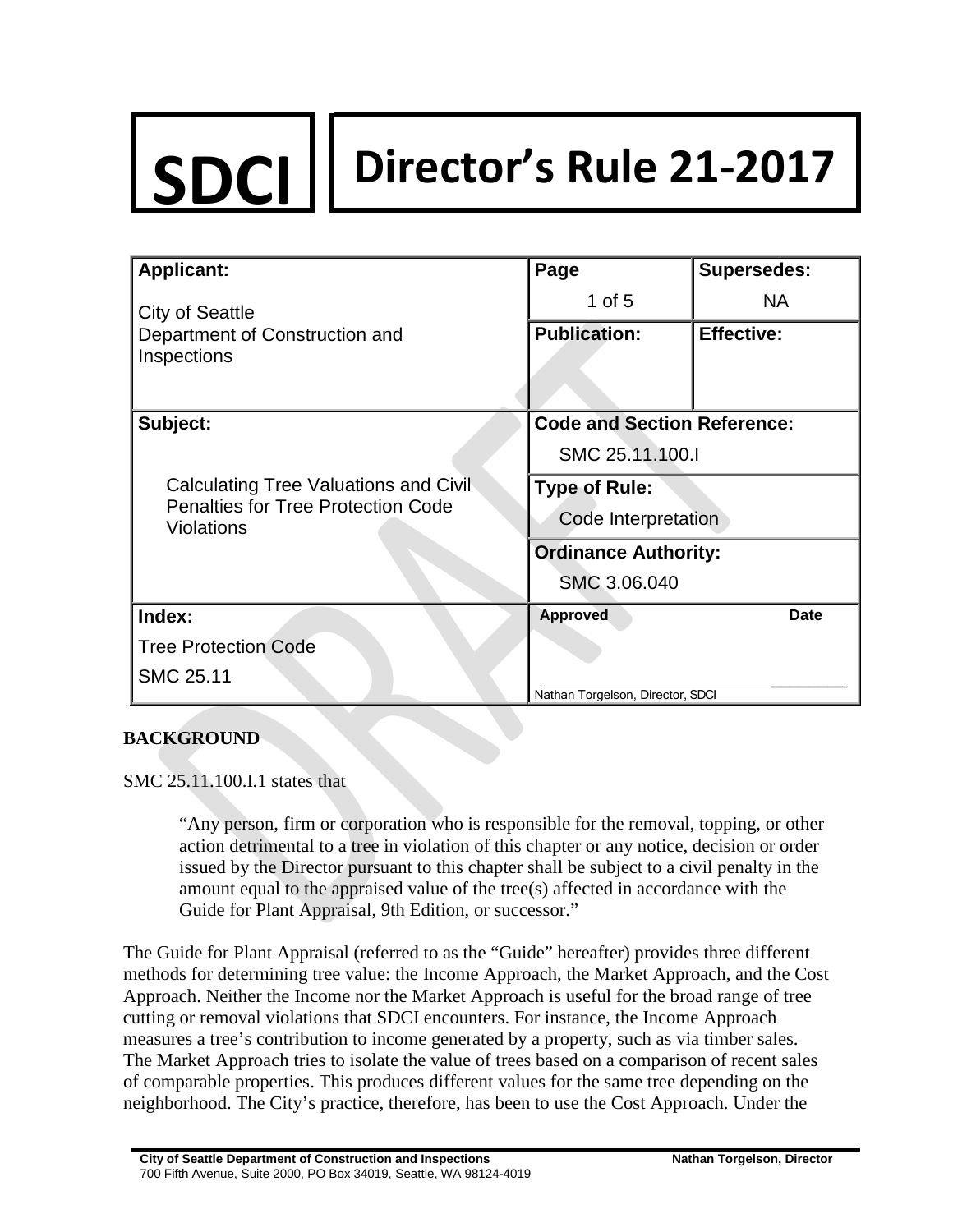Cost Approach, we use the actual replacement cost as would be found at a local nursery for trees that can be replaced in kind. For trees too large to be replaced in kind, we use the Trunk Formula method to calculate tree value.

This rule:

- Confirms that SDCI will continue to use the Cost Approach to calculate tree valuations and civil penalties;
- Clarifies how to use the Trunk Formula methodology within the Cost approach;
- Directs how to consistently administer and apply variables within the Trunk Formula methodology;
- Results in tree valuations and civil penalty amounts that are equitable, predictable, and consistent, regardless of where in Seattle a tree was located;
- Provides a method to determine the value of a tree and consequent penalty amount when the tree has been removed from a site and SDCI as a result is unable to fully evaluate the prior condition of the tree; and
- Provides a methodology for calculating valuations and penalties even if staff are viewing a tree or the remains of a tree from a distance.

# **RULE**

A. When a tree has been damaged or removed in violation of SMC Chapter 25.11, Tree Protection, and the tree cannot be replaced in kind, SDCI will determine the value of the tree, and the civil penalty amount, using the Trunk Formula method, as follows:

Tree Value and civil penalty amount = (Basic Tree Cost) x (Species Rating %) x (Condition Rating %) x (Location Rating %)

- 1. **Basic Tree Cost** is calculated using the "base price" for a conifer or deciduous tree, as provided by the Pacific Northwest International Society of Arboriculture (Pacific Northwest ISA), multiplied by the area in square inches of a cross-section of the tree. The area of the cross section is calculated using the formula *pi x (1/2 x diameter)<sup>2</sup>*.
	- a) When possible, the area of the tree trunk will be determined using the diameter of the tree trunk measured at 4.5 feet above ground.
	- b) If the tree has been cut below 4.5 feet above ground, SDCI will use the diameter of the tree trunk where it has been cut, but will reduce the diameter by 10% in recognition that trunk diameter typically shrinks with height of the trunk.
	- c) If the trunk cannot be measured to establish the area of the trunk, the department will estimate trunk diameter taking into account distance, sight angles, nearby objects of known size, street views from online mapping tools, aerial photos, prior surveys or site plans, and any other information available. When information is not sufficient to support using a larger diameter, the department will use the minimum regulated diameter in establishing the Basic Tree Cost.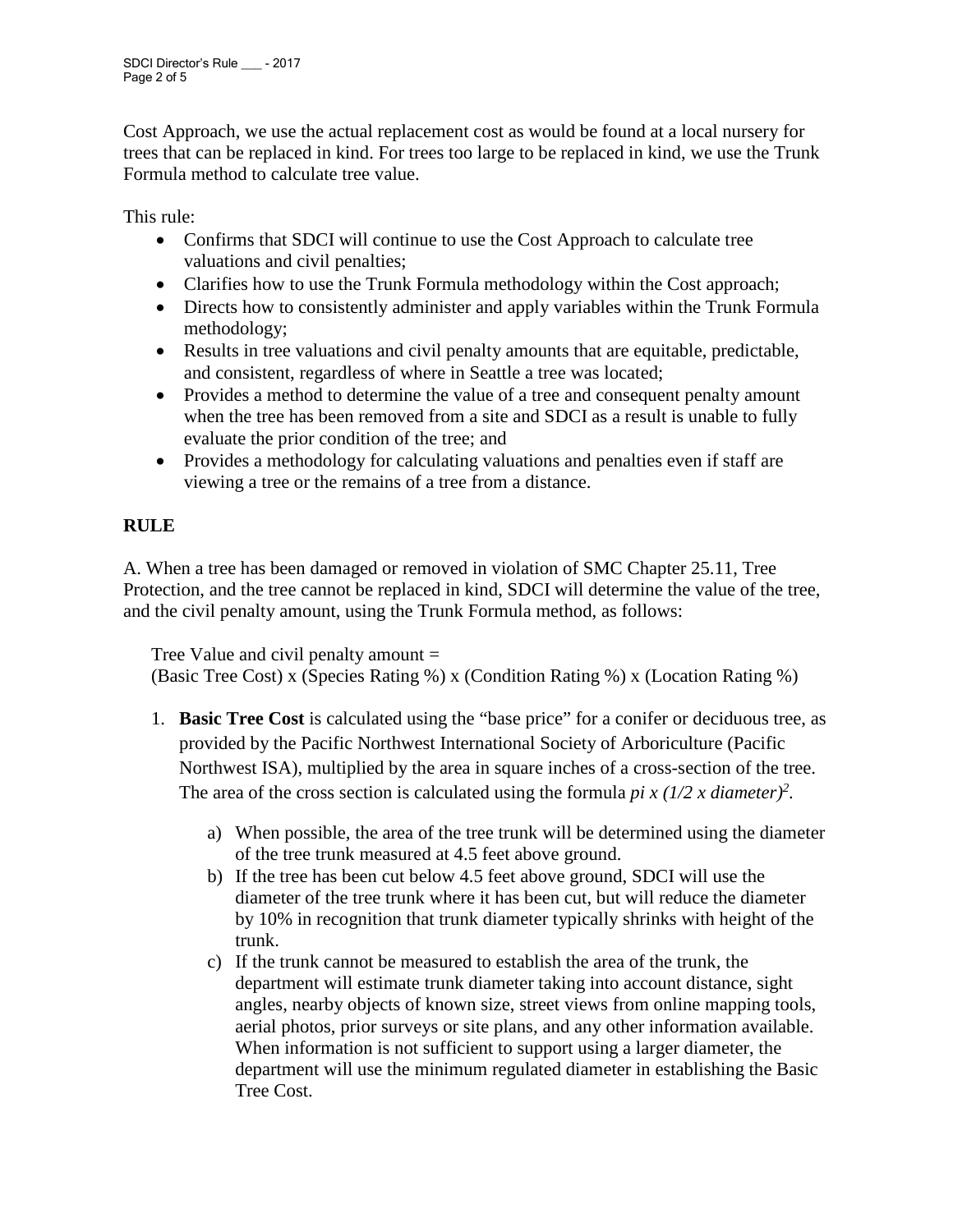- 1) The minimum regulated diameter for exceptional trees is defined in Director's Rule 16-2008 and in any updates to that Rule.
- 2) The minimum regulated diameter for non-exceptional trees on undeveloped lots and for trees on developed lots in residential and commercial zones is 6 inches or greater in diameter.
- d) The Department will use the base price for a conifer or a deciduous tree in calculating Basic Tree Cost. When that distinction cannot be established, SDCI will use the higher of the base price for conifers or deciduous trees.
- e) The current base price for conifers is \$60 per square inch and the current base price for deciduous trees is \$72 per square inch.
- 2) **Species Rating** is the factor assigned to a given tree species, based on the value given in the publication *2007 Species Ratings for Landscape Tree Appraisal, 2nd Edition* (or the most recent version) published by the Pacific Northwest ISA. If SDCI cannot readily determine the tree species, after reviewing online information, aerial photos, and information from the site, the Species Rating will be 70%, which balances the range of species ratings for many of the most common trees in the City.
- **3) Condition Rating** is a rating of a tree's structural integrity and health. SDCI will review the remains of the tree, street views from online mapping tools, aerial photos, prior surveys or site plans, and any other information available to determine whether any evidence of disease or hazard exists. Absent clear indication of poor health or structural integrity in the tree, SDCI will use a 60% condition rating in calculating tree values for assessing penalties.
- 4) **Location Rating** is a rating of the quality of a site, the contribution of a tree to the landscape, and the appropriateness of the placement of the tree in its surroundings. SDCI will review street views from online mapping tools, aerial photos, prior surveys or site plans, and any other information available, taking into account factors such as other trees in the immediate vicinity, proximity to structures, solar availability, and provision of shade. Absent a clear positive or negative element tied to location, SDCI will use a 60% location rating in calculating tree values for assessing penalties.

#### **B. Additional Considerations**

- 1) **Hazardous or potentially hazardous trees** may be removed only with prior approval from SDCI (except in emergency situations where there is an immediate danger to life or property). Removing a hazardous or potentially hazardous tree in a non-emergency situation without prior approval from the Director is a violation of the Tree Protection code.
	- a) Penalties for removing a hazardous or potentially hazardous tree without prior approval are calculated using the 60% condition rating unless the department has clear evidence supporting a different rating.
	- b) The total penalty amount may be reduced if a replanting plan is submitted, approved, and implemented.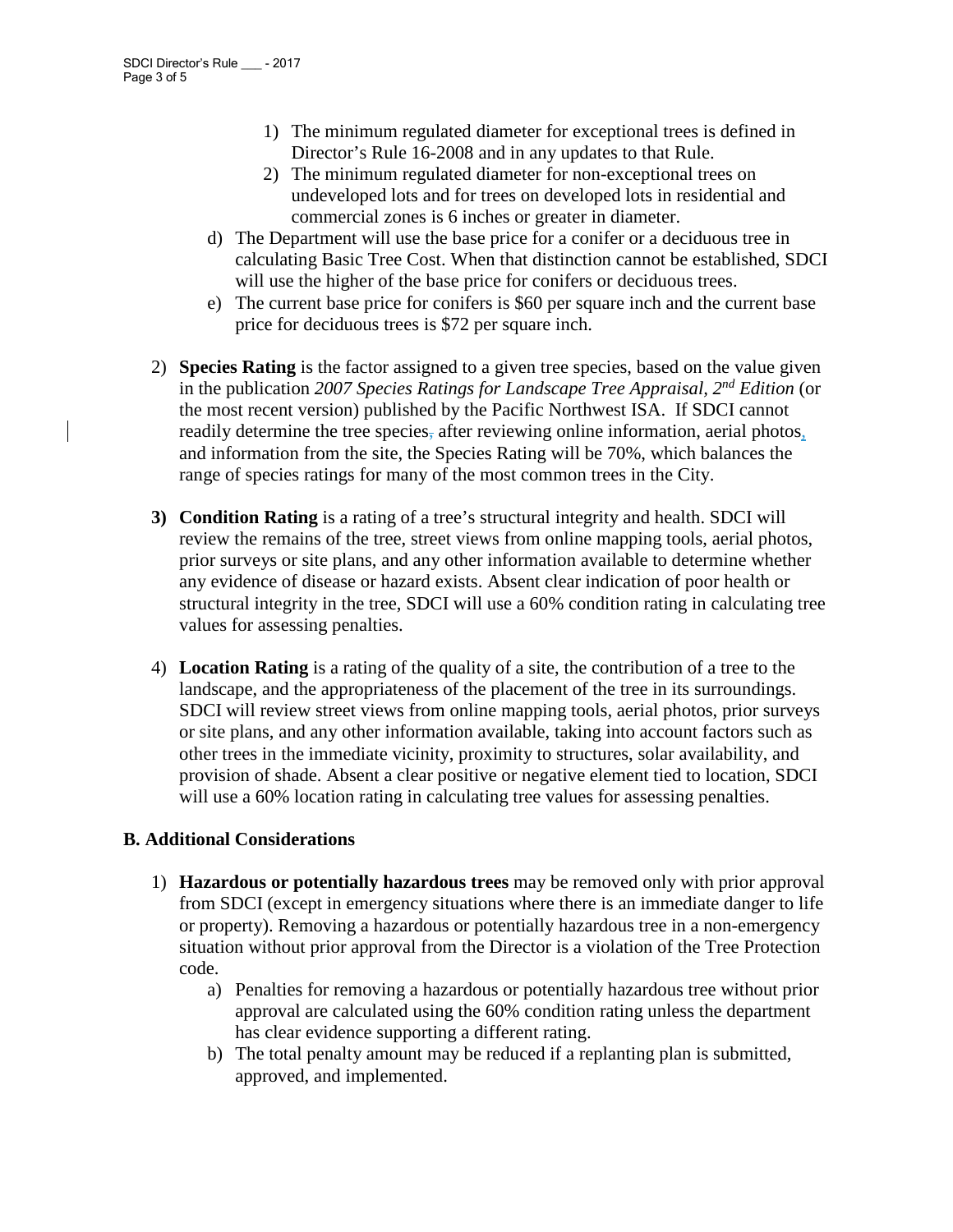- 2) **Tree groves** typically have greater environmental and aesthetic value than single trees. The condition and location ratings for trees in a grove will be set at 75% to reflect the greater value unless SDCI has clear evidence supporting a different rating.
- 3) **Willful or malicious cutting** may result in tripling of the penalty amount as provided in SMC 25.11.100.I.
	- a) Cutting for view enhancement is considered willful cutting.
	- b) Cutting within six months prior to submitting a development proposal, so as to avoid tree protection regulations, is considered willful cutting.
- 4) **Cutting or damaging trees in environmentally critical areas** is subject to a separate and additional penalty under the Critical Areas Code, SMC Chapter 25.09.
- **5) Updates to prices and ratings:** SDCI may use revised base prices and species rating for trees as needed to remain consistent with current valuations provided by the Pacific Northwest ISA.

## **EXAMPLES:**

**Tree Value = penalty amount = Basic Tree Cost multiplied by the percentages for Species,** Condition, and Location.

Basic Tree Cost is the base price for a conifer or deciduous tree, multiplied by the area in square inches of a cross-section of the tree trunk measured at approximately 4.5 feet above ground. The area of the cross section is calculated using the formula *pi x (1/2 x diameter)2 or 3.14 x (the tree diameter x .5) squared.* When the tree has been removed or cut below 4.5 feet above ground, SDCI will use the process described in this Rule, part A.1 to determine trunk diameter.

1. 36-inch Douglas fir tree. Staff measures remaining trunk approximately 1 foot above ground; reduces trunk measurement by 10% and calculates from a diameter of 32.4 inches. No known unusual condition or location factors.

Basic Tree Cost =  $3.14 \times 16.2 \times 16.2 \times $60 = $49.444$ 

**Tree Value/Penalty** =  $$49,444 \times .75$  (for Douglas fir species) x .6 for condition x .6 for location = **\$13,350**

2. 30-inch deciduous tree. Measured approximately 18" above ground. Front yard. Staff determined tree was a Red Maple by reviewing online street views, aerial photos, and leaf remains, so species rating is 60%. Diameter reduced 10% to 27 inches for calculating the penalty. No known unusual condition or location factors. Basic Tree Cost = 3.14 x 13.5 x 13.5 x \$72 = \$41,203 **Tree Value/Penalty** = \$41,203 x .6 x .6 x .6 = **\$8,900**

3. Big conifer. Could not access for measurement but photos of the stump indicate diameter at breast height would have been much greater than 30 inches. Probably a western red cedar based on Google street view photos. Use 30-inch diameter as minimum for an exceptional